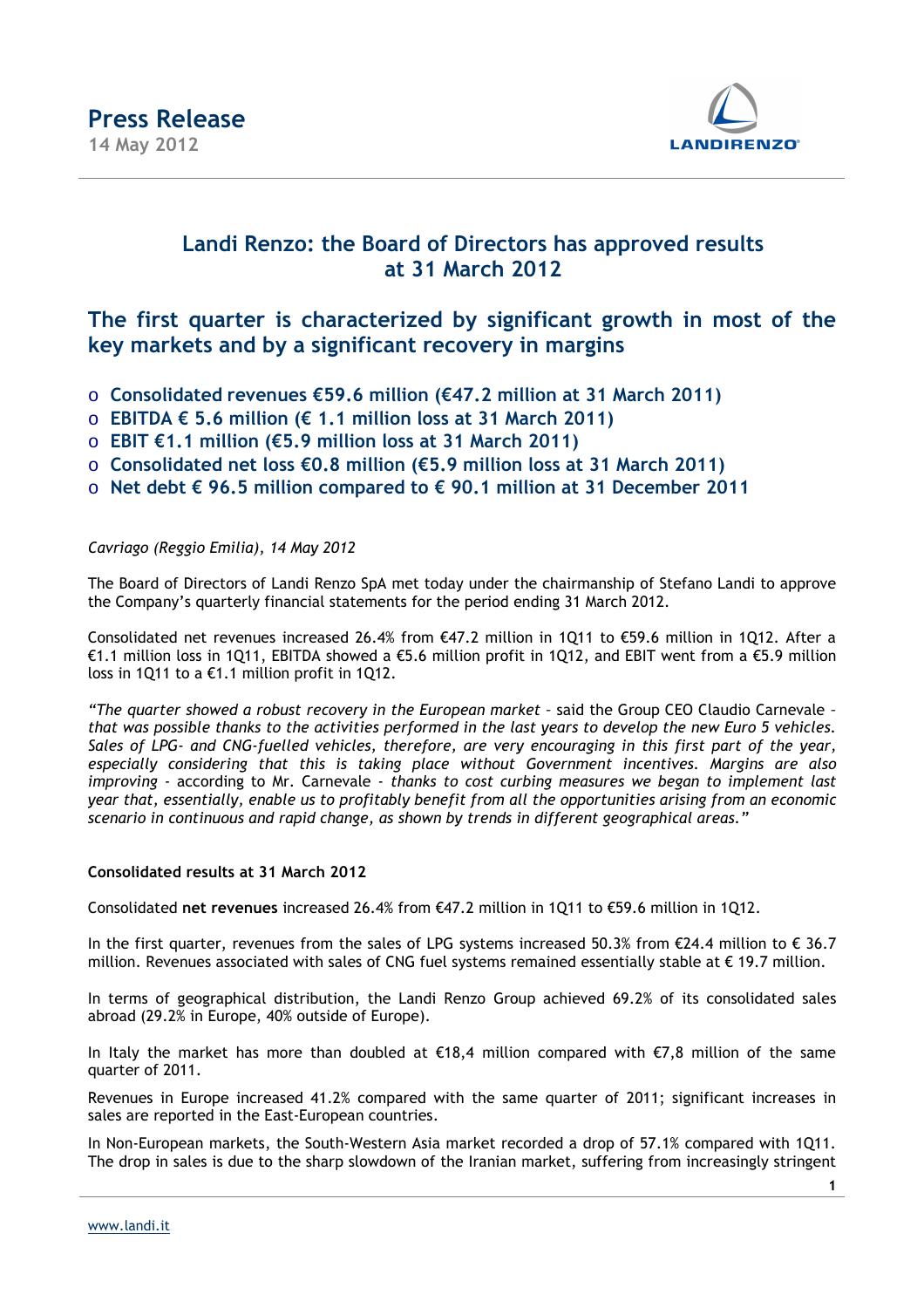

embargo restrictions on the one hand, and to the contraction of the Pakistani market because of unfavourable regulatory measures on the other.

American markets grew by 149.1% compared with the previous financial year as a result of persistently high demand notably in Latin America markets where the Group maintained a robust and constant presence.

Markets in the Rest of the World recorded an increase of 12% compared with the same quarter of 2011 subsequent to the favourable trend in demand in certain Asian areas.

**EBITDA** amounted to  $\epsilon$  5.6 million compared to a  $\epsilon$  1.1 million loss at 31 March 2011.

**EBIT** amounted to  $\epsilon$  1,1 million compared to a  $\epsilon$  5.9 million loss in 1Q11.

**Net loss before taxes** totalled €0.7 million compared to € 7.3 million in the first quarter of 2011.

**Net debt** was € 96.5 million compared to €90.1 million at 31 December 2011. The slight increase is mainly due to marginal growth in working capital needed to increase the business.

*The Manager in charge of preparing the financial reports, Paolo Cilloni, declares pursuant to article 154 – bis, par. 2 of Legislative Decree no. 58 of 24 February 1998 that the accounting information provided herein corresponds to the documented results and to the accounting books and entries.* 

This press release and a relevant presentation are **also available on the company's website** *www.landi.it*

*This press release is a translation. Italian version will prevail*

**Landi Renzo** is a world leader in the sector of components and LPG and CNG fuel systems for motor vehicles. Based in Cavriago (Reggio Emilia) and with more than 50 years' experience in the sector, Landi Renzo is distinguished by the sustained growth of its revenues and the extent of its international operations, with a presence in over 50 countries and exports accounting about 70% of the Company's sales. Landi Renzo S.p.A. has been listed in the STAR segment of Borsa Italiana MTA market since June 2007.

**For further information:** 

**Landi Renzo SEC Relazioni Pubbliche e Istituzionali Pierpaolo Marziali Marco Fraquelli Marco Fraquelli** M&A and Investor Relations Officer fraguelli@secrp.it ir@landi.it **Daniele Pinosa Corrado Storchi** pinosa@secrp.it Public Affair Manager Tel. +39 02.624999.1 cstorchi@landi.it Tel. +39 0522.94.33

**IR Top Consulting** Maria Antonietta Pireddu Tel. +39 02 45.47.38.84/3 ir@irtop.com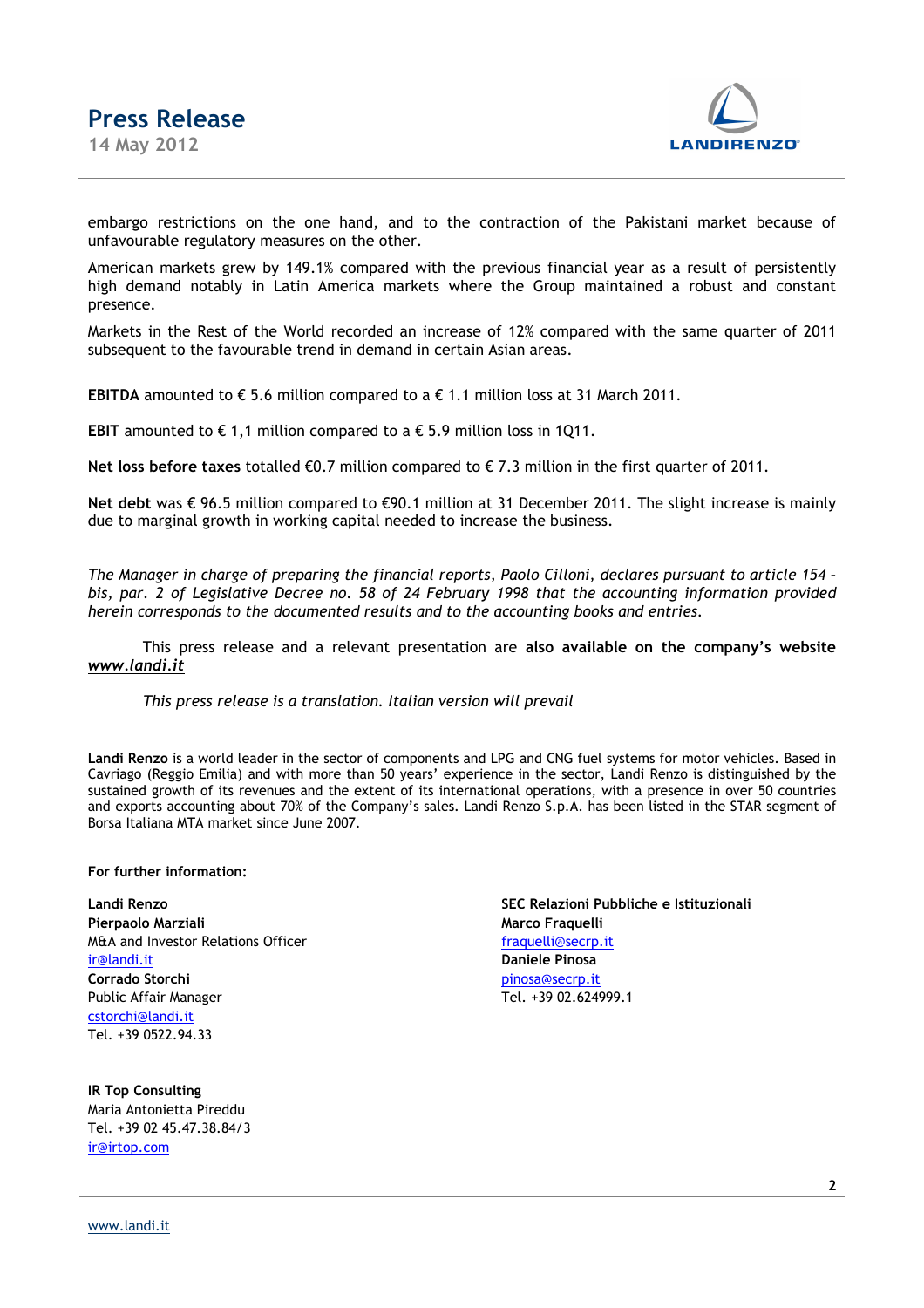# **Press Release**

**14 May 2012** 



| <b>CONSOLIDATED STATEMENT OF COMPREHENSIVE INCOME (thousands of Euros)</b> | 31/03/2012 | 31/03/2011 |
|----------------------------------------------------------------------------|------------|------------|
| Revenues (goods and services)                                              | 59,596     | 46,545     |
| Revenues (goods and services) - related parties                            | 2          | 623        |
| Other revenue and income                                                   | 843        | 211        |
| Cost of raw materials, consumables and goods and change in inventories     | $-25,638$  | $-22,920$  |
| Costs for services and use of third party assets                           | $-17,943$  | $-14,486$  |
| Costs for services and use of third party assets - related parties         | $-390$     | $-389$     |
| Personnel expenses                                                         | $-10,251$  | $-10,147$  |
| Accruals, impairment losses and other operating expenses                   | $-601$     | $-548$     |
| <b>Gross Operating Profit</b>                                              | 5,618      | $-1,111$   |
| Amortization, depreciation and impairment losses                           | $-4,543$   | $-4,772$   |
| <b>Net Operating Profit</b>                                                | 1,075      | $-5,883$   |
| Financial income                                                           | 133        | 91         |
| <b>Financial expenses</b>                                                  | $-1,060$   | $-744$     |
| Exchange rate gains and losses                                             | $-840$     | $-737$     |
| Profit (Loss) before tax                                                   | $-692$     | $-7,273$   |
| Taxes                                                                      | $-130$     | 1,284      |
| Net profit (loss) for the Group and minority interests, including:         | $-822$     | $-5,989$   |
| Minority interests                                                         | $-30$      | $-78$      |
| Net Profit (Loss) of the Group                                             | $-792$     | $-5,911$   |
|                                                                            |            |            |
| Basic earnings (loss) per share (calculated on 112,500,000 shares)         | $-0.0070$  | $-0.0525$  |
| Diluted earnings (loss) per share                                          | $-0.0070$  | $-0.0525$  |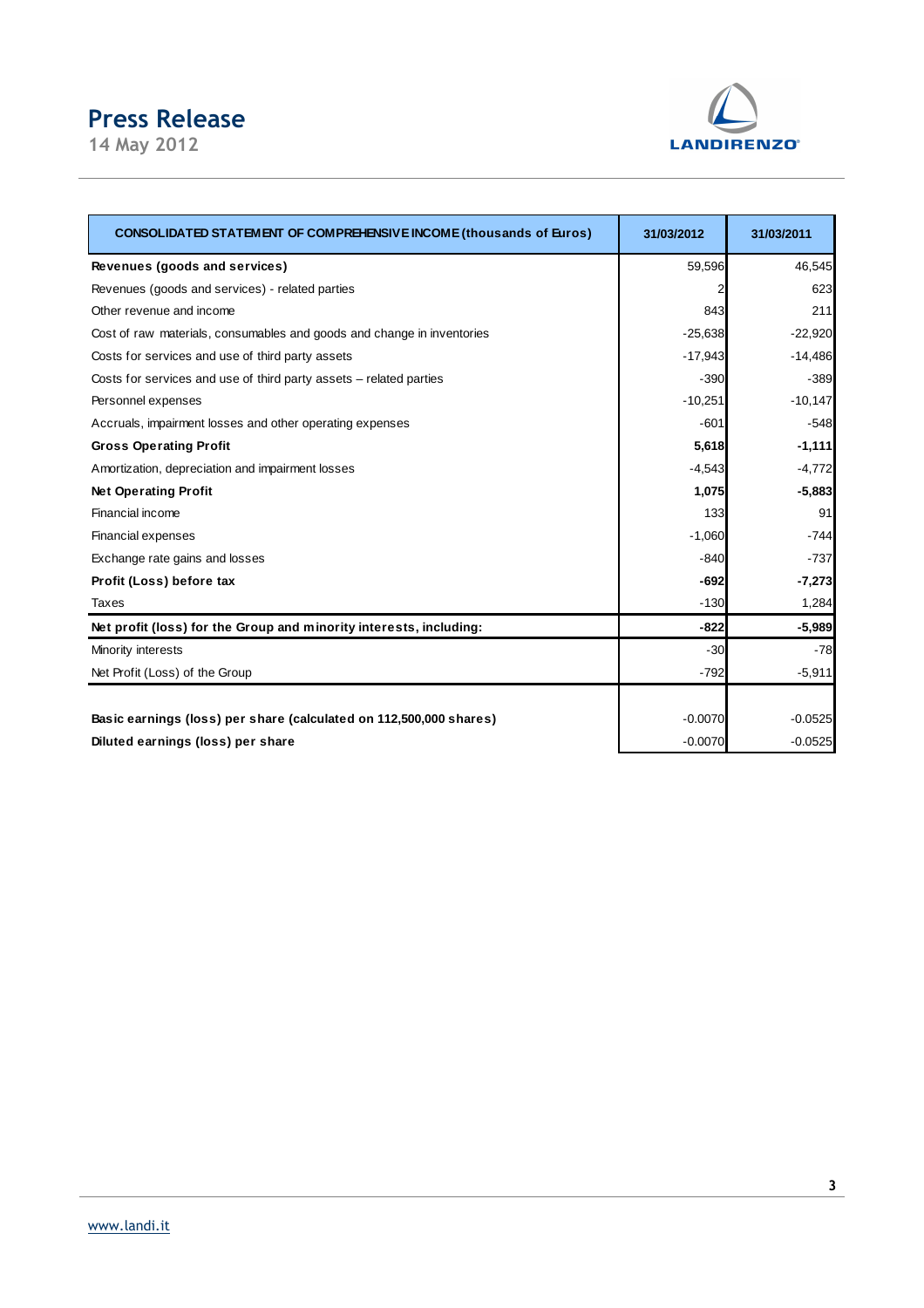# **Press Release**

**14 May 2012** 



| <b>ASSETS (thousands of Euros)</b>                                 | 31/03/2012 | 31/12/2011 | 31/03/2011 |
|--------------------------------------------------------------------|------------|------------|------------|
| Non-current assets                                                 |            |            |            |
| Property, plant and equipment                                      | 32,994     | 35,096     | 37,613     |
| Development expenditure                                            | 9,579      | 10,346     | 11,528     |
| Goodw ill                                                          | 55,582     | 55,582     | 59,566     |
| Other intangible assets with finite useful lives                   | 28,825     | 29,506     | 30,681     |
| Other non-current financial assets                                 | 171        | 170        | 281        |
| Deferred tax assets                                                | 13,723     | 13,274     | 11,366     |
| <b>Total non-current assets</b>                                    | 140,874    | 143,974    | 151,035    |
| <b>Current assets</b>                                              |            |            |            |
| Trade receivables                                                  | 82,559     | 77,429     | 65,653     |
| Trade receivables - related parties                                | 296        | 361        | 902        |
| <b>Inventories</b>                                                 | 72,052     | 67,408     | 71,212     |
| Other receivables and current assets                               | 27,466     | 27,452     | 25,120     |
| Current financial assets                                           | 176        | 176        | 149        |
| Cash and cash equivalents                                          | 23,568     | 20,059     | 22,757     |
| <b>Total current assets</b>                                        | 206,117    | 192,885    | 185,793    |
| <b>TOTAL ASSETS</b>                                                | 346,991    | 336,859    | 336,828    |
| <b>EQUITY AND LIABILITIES (thousands of Euros)</b>                 | 31/12/2011 | 31/12/2011 | 31/03/2011 |
| Group shareholders' equity                                         |            |            |            |
| Share capital                                                      | 11,250     | 11,250     | 11,250     |
| Other reserves                                                     | 124,886    | 134,154    | 139,486    |
| Profit (loss) for the period                                       | $-792$     | $-9,138$   | $-5,911$   |
| Total equity attributable to the shareholders of the parent        | 135,344    | 136,266    | 144,825    |
| <b>Minority interests</b>                                          | 628        | 738        | 643        |
| <b>TOTAL EQUITY</b>                                                | 135,972    | 137,004    | 145,468    |
| <b>Non-current liabilities</b>                                     |            |            |            |
| Non-current bank loans                                             | 38,052     | 40,119     | 64,016     |
| Other non-current financial liabilities                            | 49         | 49         | 72         |
| Provisions for risks and charges                                   | 5,066      | 4,860      | 4,987      |
| Defined benefit plans                                              | 2,877      | 2,835      | 3,139      |
| Deferred tax liabilities<br><b>Total non-current liabilities</b>   | 11,780     | 12,351     | 14,009     |
|                                                                    | 57,824     | 60,214     | 86,223     |
| <b>Current liabilities</b><br>Bank overdrafts and short-term loans | 81,891     |            | 36,920     |
| Other current financial liabilities                                |            | 69,878     |            |
|                                                                    | 125        | 125        | 508        |
| Trade payables                                                     | 56,267     | 55,903     | 55,097     |
| Trade payables - related parties                                   | 300        | 61         | 154        |
| <b>Tax liabilities</b>                                             | 6,784      | 6,458      | 4,495      |
| Other current liabilities                                          | 7,828      | 7,216      | 7,963      |
| <b>Total current liabilities</b>                                   | 153,195    | 139,641    | 105,137    |
| <b>TOTAL LIABILITIES AND EQUITY</b>                                | 346,991    | 336,859    | 336,828    |